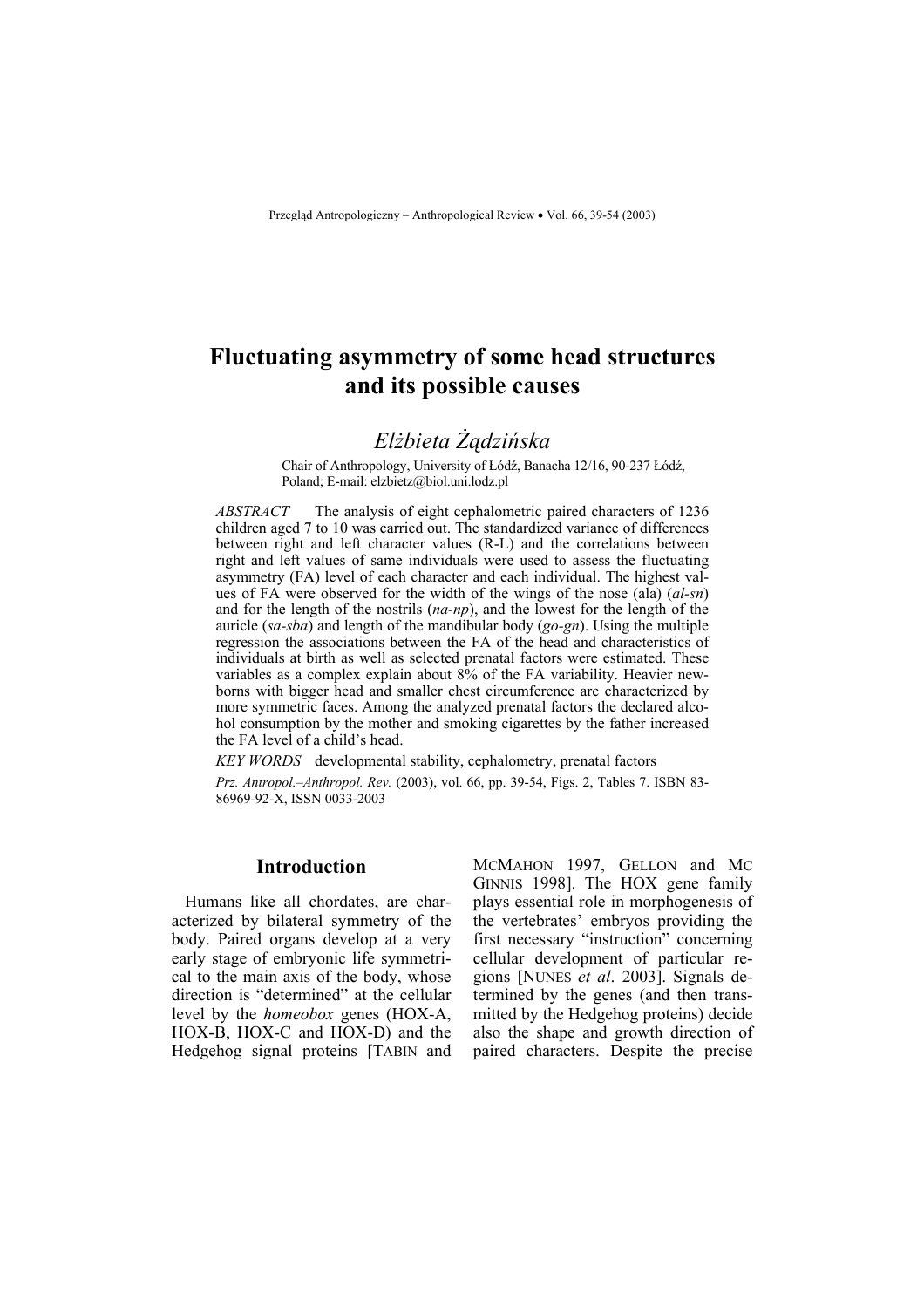molecular mechanisms that theoretically assure an equal development of the right and left sides [MØLLER and MANNING 2003], paired structures are almost never perfectly identical, but show some degree of asymmetry which usually consists of three components: directional and fluctuating asymmetry, and, extremely rarely, antisymmetry.

Directional asymmetry occurs when differences between the character of the right and left side (R - L) show constant direction, and their population distribution reveals apparent skewness [MØLLER and SWADDLE 1997, POLAK 2003]. The shape of paired organs both of the right and the left side of the body is determined by the same genes which decide the apparent and systematic predominance of right or left measurement. There is a number of examples of such genetically programmed asymmetries characteristic for the human body, e.g., the left brain hemisphere is larger than the right one; the right lung is divided into three lobes and has a slightly larger volume than the bilobar right one; left teeth are (according to MIZOGUCHI [1988, 1990]) slightly more robust than the right ones; the left iliac crest is positioned slightly higher than the right one [DANGERFIELD 1994]; the right upper limb is about 10 mm longer than the left one and has greater circumferences and wider epiphyses of long bones; the left lower limb is 12 mm longer than the right one [FUDALI and GRALLA 1972, HENNEBERG 1974].

Fluctuating asymmetry has a different aetiology: Slight deviations from the symmetry (the average of the differences between the left and right measurements does not statistically differ from zero) show no particular direction but fluctuate gradually, sometimes deviating to either side within a given population. Increased fluctuating asymmetry of paired structures is considered to be an effect of the negative influence of exogenous factors on a developing organism. It depends not only on the kind, intensity and duration of the stressor, but also on the ability of an individual to stabilize development in adverse conditions [BARDEN 1980, HEIKINEN and ALVESALO 2001]. According to MØLLER and SWADDLE [1997, p. 16] "antisymmetry occurs when one side of a character is larger than the other, but there is no handed-bias as to which side will be larger. Therefore, it is not possible to predict which side of the character will develop to the larger size."

Stability of development, its "canalization", is possible thanks to homeoresis, i.e., the ability of a living organism to self-regulate the ontogenetic processes [MØLLER and SWADDLE 1997, MAYES 2001]. The mechanism of selfregulation in general boils down to keeping a constant dynamic balance between intrinsic factors of the body and the continuously varying factors of the environment. The most common cause of the disorders, however, is interference of natural mutual relations between both genetic and environmental factors during formation of particular parts of the body. Congenital factors that reduce the organism's abilities to buffer its own developmental path include: high level of inbreeding, homozygosity, hybridization (that splits up co-adapted gene complexes), novel mutations, and periods of intense directional selection [SCHARLOO 1991, OPITZ and UTKUS 2001].

The following are most commonly described indicators of developmental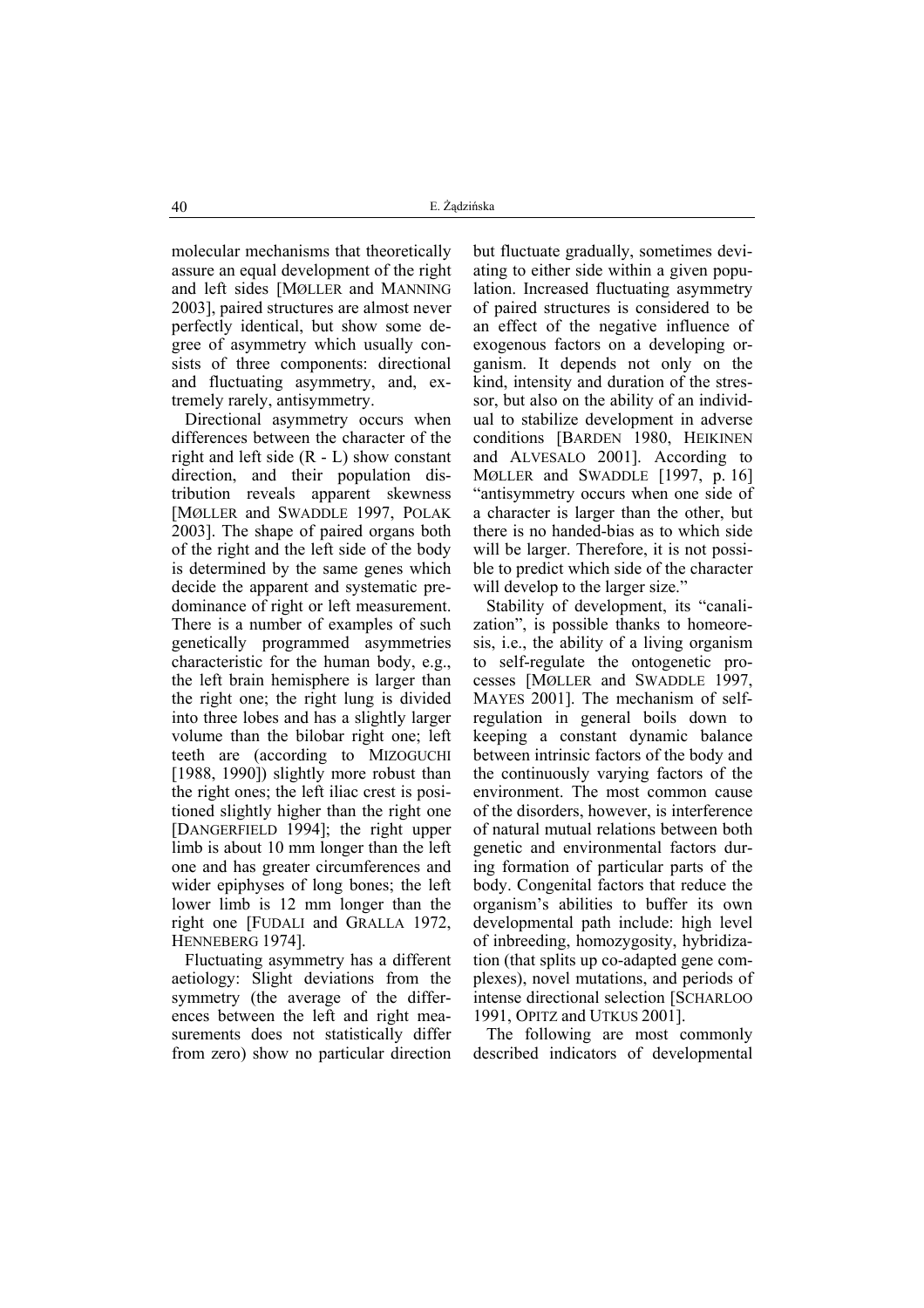instability level: frequency of phenodeviants in a population, range of relative morphological variation of observed characters and differences in shape and structure of the repeated body elements – metameres and antimeres [RASMUSON 1960, HANDFORD 1980]. Antimeres are paired structures whose morphology is determined by the same set of genes, thus, after excluding the hereditary directional asymmetry of the characters, all anatomic differences between antimeres are considered to be an effect of the stressogenic environment. This effect is precisely reflected by variations of the fluctuating asymmetry level [THORNHILL and MØLLER 1997]. Some authors, however, state that phenotypic variance of the mean estimate of FA shows additive and non-additive (dominance) genetic components [LIVSHITS and KOBYLIANSKY 1989, 1991]. These components (even without specific "genes for FA") result from the genetically modulated expression of variation, which in itself is entirely non-genetic [POLAK 2003].

Although the mechanism of developmental buffering and control is not completely explained due to its complexity [KLINGENBERG 2002, 2003; VAN DONGEN and LENS 2002], the most common reported exogenous factors which apparently increase the level of fluctuating asymmetry of somatic characters reported from laboratory and clinic studies are the following: thermal stress, noise, malnutrition, excessive population density, chemical elements (high concentrations of mercury, copper, nickel, arsenic, DDT, fertility manufacturing waste, polyhalogenated aromatic hydrocarbons – e.g., PCBs) [MØLLER and SWADDLE 1997], as well as obesity,

past infections, tobacco smoking and alcohol consumption by pregnant women, which affects the prenatal development of their children [LIVSHITS and KOBYLIANSKY 1991, KIESER *et al.* 1997]. In addition, individuals with genetic defects such as Down syndrome [BARDEN 1980], Martin Bell syndrome (the fragile X syndrome) [PERETZ *et al*. 1988], cleft lip and palate [ŻĄDZIŃSKA *et al.* 1999, NEISWANGER *et al*. 2002], as well as the mentally disabled [BAR-DEN 1980, MALINA and BUSCHANG 1984] and individuals suffering from alternating or constant strabismus [HEIKINNEN and ALVESALO 2001], are affected. According to BARDEN [1980], the ability of individuals with genetic defects to buffer any stress-induced developmental instability is, in general, inhibited. Thus, monitoring of fluctuating asymmetry level is often used for assessment of environmental stressogenicity or, in the case of children with genetic defects, as a possible less invasive way of estimation of their degree of disability.

Symmetry disorders seem also to affect interpersonal attractiveness, playing an important role in partner selection [JONES 1996, SIMPSON *et al*. 1999, PAWŁOWSKI 2000] and to correlate with general efficiency, physical fitness [MANNING and PICKUP 1998, TOM-KINSON and OLDS 2000] and even fertility [MØLLER *et al*. 1995, FIRMAN *et al*. 2003]. However, in any domain where symmetry observation is used, the portion of genetically conditioned asymmetry (directional or functional) and exogenously modified asymmetry (fluctuating) should be differentiated. It has essential scientific significance, due to their different aetiologies.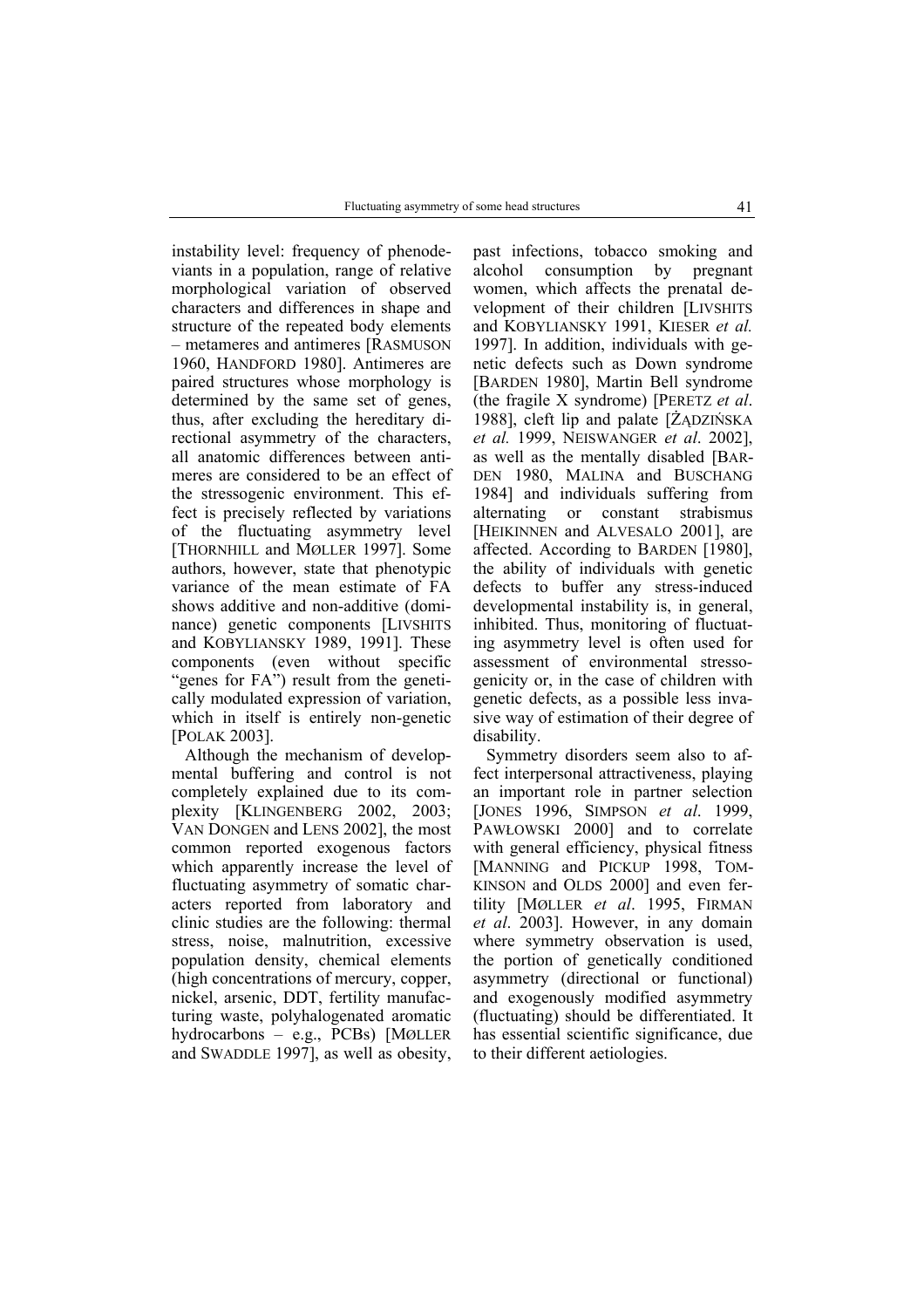42 E. Żądzińska

Cephalometric characters are formed mainly during prenatal development. The head fold is visible in the embryo after about 20 days of life. After the following 2 days, the eye and ear follicles are formed. On the 24th day, the embryo has distinct ear and nose pits. After the 55th day of prenatal development the eyelids, auricles and nose are clearly visible. These morphological face structures reach their final form (but not size) and position in the head during the 16th week of fetal life. Thus, the causes responsible for disorder in the human face symmetry should be sought in the first nine months of the life. The quality of conditions of that period is indirectly assessed through child's characteristics at birth: birth weight, body length and head and chest circumferences.

The aim of this work is the assessment of the relationship between the level of biological maturity of a child, selected prenatal factors which affect the developing organism and the level of fluctuating asymmetry of the paired structures of the head.

#### **Materials and methods**

The studies involved 651 boys and 585 girls (1236 children in total) from 10 primary schools in Łódź, Poland, grades 1 to 3, aged 7 to 10 years. The material was collected by a research team of the Chair of Anthropology of the University of Łódź during periodical monitoring of physical development of the children during 2002/03. All the paired head measurements were taken by the present author according to FARKAS [1994] procedure using the sliding or spreading caliper.



Fig. 1. Ear and its measurements used in this paper (redrawn from MALINOWSKI & BOŻIŁOW [1997, p. 79]).

The following cephalometric characters were investigated: the length of the mandibular body (*go-gn*), the eye fissure length (*en-ex*), the length of the auricle (*sa-sba*), the width of the auricle (*prapa*), the width of the ear insertion to the head (*obs-obi*) (see Fig. 1), the width of the nostril base (*ac-sn*), the width of the ala (*al-sn*) and the length of the nostrils (*na-np*). The examinations were carried out after positioning the subject's head in the FH (mandible, ears, eyes) or reclined position (nose). Paired measurements with one joint anthropometric point (*ac-sn*, *al-sn* and *go-gn*) were taken separately on the right and left side (the arms of the caliper were placed twice). The information concerning prenatal factors was derived from questionnaires filled out by parents. The birth characteristics (Tables 1-2) were completed using the child's health book. Only children who as newborns were characterized with fetal age between 34 and 42 weeks were analyzed. In the whole sample, 3.65% of newborns were too small for their gestational age (SGA)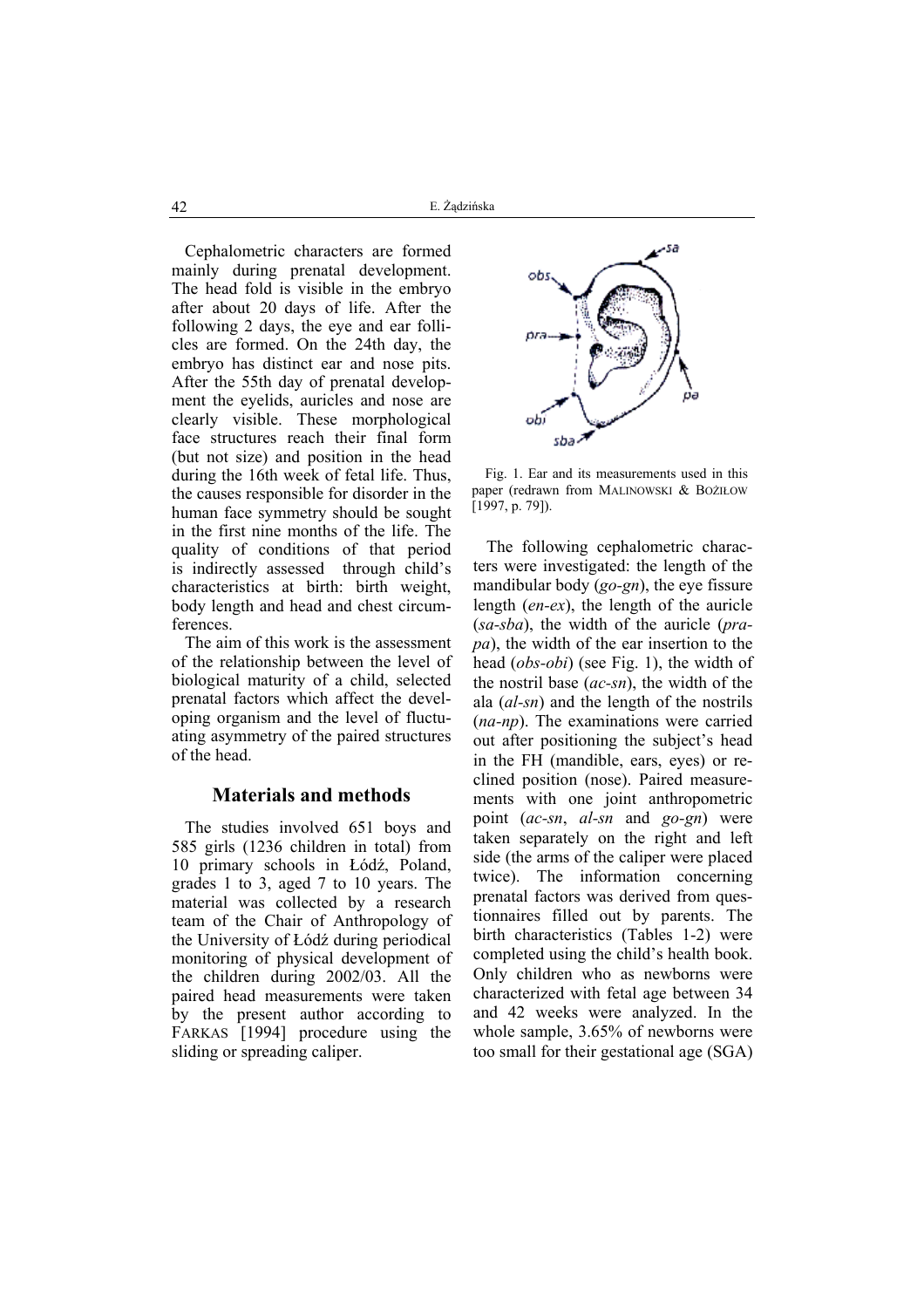Body mass Body height Head circumference Chest circumference SI length Fetal age  $\bar{x}$  *s*  $\bar{x}$  *s*  $\bar{x}$  *s*  $\bar{x}$  *s*  $\bar{x}$  *s* 34 2378.6 517.8 51.08 3.12 32.02 2.49 29.25 2.60 29.10 2.19 35 2501.5 576.7 51.57 2.37 32.20 1.92 29.80 1.10 29.25 1.71 36 2639.3 579.5 52.07 4.21 32.90 1.85 31.10 2.60 29.25 0.96 37 3053.9 475.0 52.00 6.84 33.18 2.44 32.92 1.30 30.40 1.64 38 3207.2 427.3 53.82 3.29 33.86 1.63 33.77 1.53 32.41 2.40 39 3358.1 472.0 54.07 2.92 34.58 1.26 33.97 1.70 32.42 2.54 40 3472.9 477.2 55.17 3.08 34.65 1.41 34.02 2.39 32.67 2.03 41 3467.0 432.6 55.20 2.29 34.77 1.73 34.23 1.64 32.67 1.32 42 3538.9 445.0 56.06 2.10 35.33 1.73 34.44 1.13 33.60 1.14

**Table 1.** Basic statistics of birth characteristics of the analyzed boys

**Table 2.** Basic statistics of birth characteristics of the analyzed girls

|           | Body mass      |       |                | Body height |              | Chest<br>Head<br>circumference<br>circumference |                |      |             | SI length |
|-----------|----------------|-------|----------------|-------------|--------------|-------------------------------------------------|----------------|------|-------------|-----------|
| Fetal age | $\overline{x}$ | S     | $\overline{x}$ | S           | $\mathbf{x}$ | S                                               | $\overline{x}$ | S    | $\mathbf x$ | S         |
| 34        | 2194.4         | 547.4 | 48.22          | 4.68        | 31.14        | 1.07                                            | 28.14          | 2.04 | 27.01       | 4.24      |
| 35        | 2342.9         | 332.2 | 49.86          | 3.93        | 31.64        | 1.11                                            | 28.29          | 3.68 | 29.20       | 2.51      |
| 36        | 2652.9         | 590.9 | 49.59          | 3.94        | 32.56        | 1.50                                            | 31.13          | 2.45 | 31.00       | 1.30      |
| 37        | 2826.3         | 452.3 | 52.31          | 3.29        | 33.04        | 1.37                                            | 31.83          | 2.08 | 31.04       | 2.48      |
| 38        | 3029.0         | 444.7 | 52.89          | 3.35        | 33.45        | 2.44                                            | 32.67          | 1.89 | 31.17       | 1.82      |
| 39        | 3179.5         | 402.3 | 53.49          | 2.64        | 33.80        | 3.08                                            | 33.11          | 1.56 | 31.54       | 1.85      |
| 40        | 3212.8         | 451.0 | 54.03          | 2.80        | 33.98        | 1.67                                            | 33.28          | 2.27 | 31.84       | 2.93      |
| 41        | 3386.8         | 322.4 | 54.77          | 2.27        | 34.14        | 1.24                                            | 33.88          | 1.09 | 32.10       | 1.91      |
| 42        | 3474.6         | 412.7 | 54.86          | 2.50        | 34.78        | 1.56                                            | 34.01          | 1.41 | 32.50       | 1.29      |

and 4.02% were diagnosed as IUGR newborns (Intrauterine Growth Retardation).

Differences between measurements on the right and left side of the head were assessed for each character. Distributions of calculated differences were compared to the normal distribution

with the values of kurtosis and skewness given for each of them [POLAK 2003]. The variance of differences between right and left character values (R-L) were used to assess the fluctuating asymmetry level of each character and each individual [PALMER and STROBEK 1986, POLAK 2003]. In order to avoid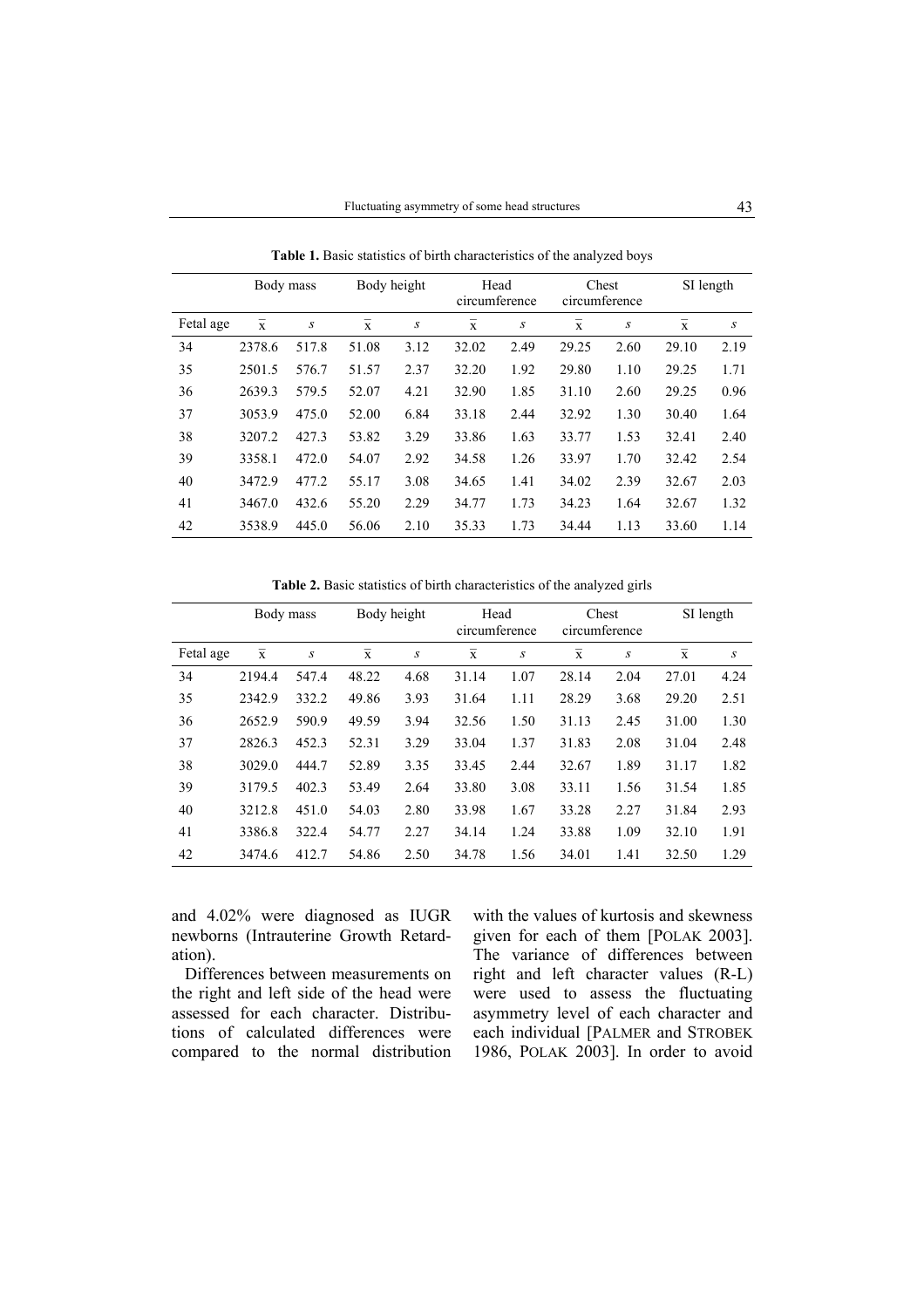the error resulting from character size (different traits and age), the standardization was performed according to the following formula:

$$
FA1 = \frac{var(R - L)}{\sqrt{varR \cdot varL}}
$$

Additionally, (because of the sufficient number of the examined) FA2 was calculated as a correlation coefficient *r* between the measurements on the right and left side of the head (the more the correlation coefficient differs from one, the higher is the fluctuating asymmetry level). By transforming the values of the (1-*r*) into Fisher's *z*-values, the comparable asymmetry scores were determined FA2 =  $z_{(1-r)}$  [BARDEN 1980, TOWNSEND 1983].

Then, in order to estimate the association between the fluctuating asymmetry level of the child head and birth characteristics and selected prenatal factors, multiple regression was calculated, where FA (calculated for each individual as a standardized difference variation between measurements on the right and left side of the head) was a dependent variable while independent variables (explanatory) were divided into two sets: birth characteristics (birth weight, total body length and crown-rump length as well as head and chest circumferences) and stressogenic paragenetic factors (mass increase of the pregnant woman, her past diseases, number of hospital admissions, professional activity, tobacco smoking and alcohol consumption during pregnancy and, additionally, smoking by the mother after birth and by the father or other close persons during pregnancy).

For each of the investigated cephalometric characters the significance of the repeatability difference measurement [MØLLER and SWADDLE 1997] as well as the mean technical error (TEM) and reliability index [ULIJASZEK and LOURIE 1994, FIELDS *et al*. 1995] were estimated and taken into consideration before the presentation of the study results.

#### **Results**

In the analysis of differences between measurements on the right and left side of the head, values of mean measurement reliability indices vary between 0.951 and 0.980, which means that more than 95% of measurement variability is caused by factors other than error of measurement.

All measurements of the nose, as well as the length of the mandibular body and the width of the auricle are consequently higher on the left side of the head. The highest values of fluctuating asymmetry, both in boys and girls, were observed for two measurements of the nose (width of the ala *al-sn* and length of the nostril *na-np*) and the lowest for the length of the auricle (*sa-sba*) and length of the mandibular body (*go-gn*) (Tables 3-4, and Fig. 2). Both measurements of the ear (length and width) are statistically significantly more asymmetric in girls  $(F = 9.55, p < 0.01; F = 7.78,$  $p \le 0.01$ , respectively). The other investigated cephalometric traits show a higher level of fluctuating asymmetry in boys, although a statistically significant difference was observed only for the height of the ear base  $(F = 6.02,$ *p* < 0.05) (Table 5).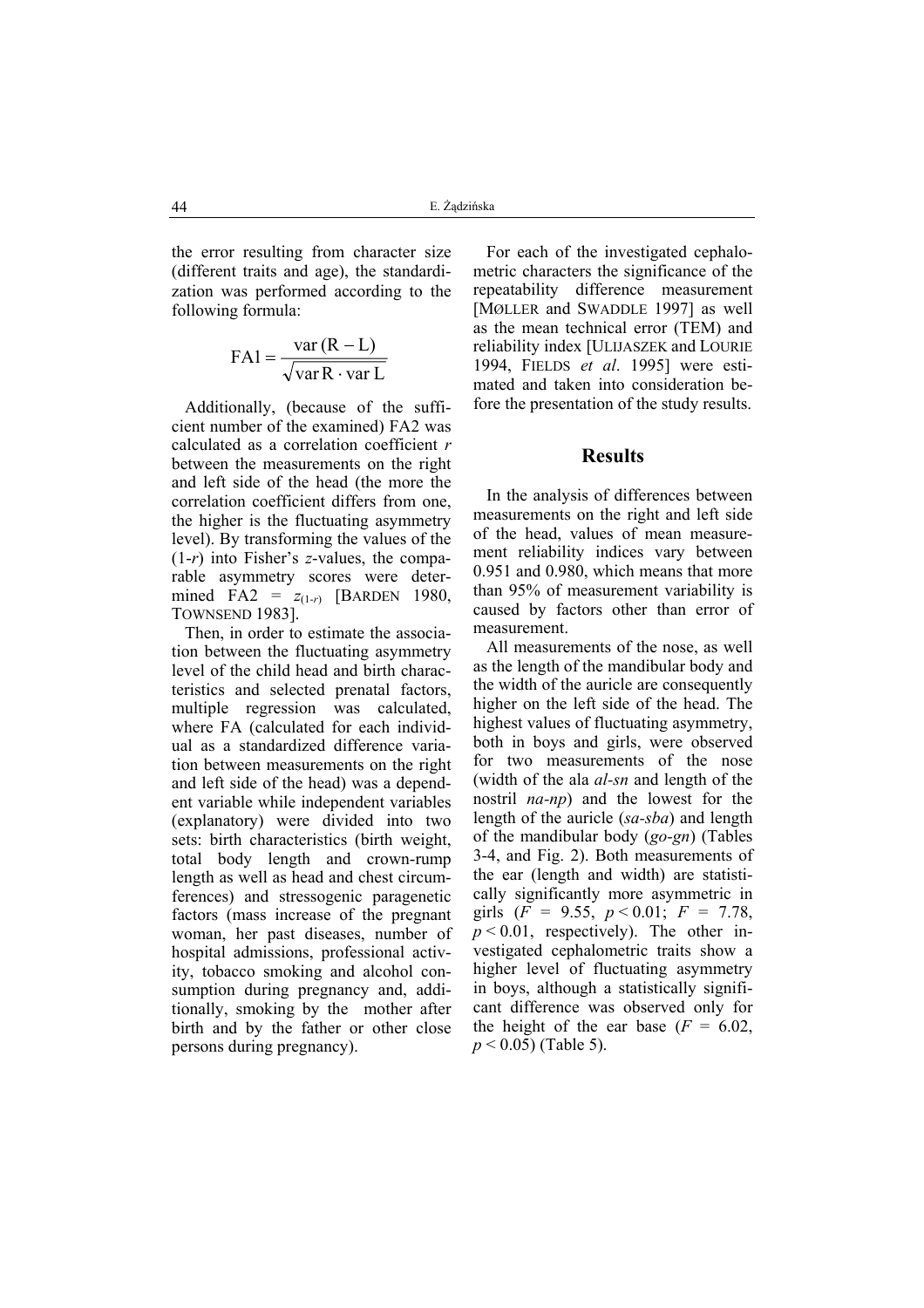**Table 3.** Characteristic of distributions of calculated differences between measurements on the right and left (R-L) side of the head – boys

| Trait    | $\overline{x}$ | S    | kurtosis | skewness | FA1  | FA <sub>2</sub> |
|----------|----------------|------|----------|----------|------|-----------------|
| $go$ -gn | $-1.60$        | 2.44 | 1.07     | $-0.18$  | 0.30 | 0.15            |
| $en-ex$  | 0.56           | 1.38 | 4.54     | 0.02     | 0.49 | 0.22            |
| sa-sba   | 0.32           | 1.65 | 4.85     | 0.73     | 0.20 | 0.10            |
| pra-pa   | $-0.98$        | 1.88 | 4.94     | $-0.65$  | 0.61 | 0.31            |
| obs-obi  | 1.07           | 2.59 | 5.20     | $-0.12$  | 0.63 | 0.32            |
| $ac$ -sn | $-0.06$        | 1.04 | $-1.12$  | 0.09     | 0.54 | 0.27            |
| al-sn    | $-1.00$        | 1.20 | 1.14     | $-0.21$  | 0.77 | 0.38            |
| na-np    | $-0.54$        | 1.03 | 1.13     | 0.08     | 0.68 | 0.34            |

**Table 4.** Characteristic of distributions of calculated differences between measurements on the right and left (R-L) side of the head – girls

| Trait    | $\mathbf{x}$ | S    | kurtosis | skewness | FA1  | FA <sub>2</sub> |
|----------|--------------|------|----------|----------|------|-----------------|
| $go$ -gn | $-1.81$      | 2.31 | 0.20     | 0.00     | 0.26 | 0.13            |
| $en-ex$  | 0.69         | 1.32 | 3.22     | 0.01     | 0.44 | 0.20            |
| sa-sba   | 0.66         | 2.13 | 3.75     | 0.93     | 0.39 | 0.19            |
| pra-pa   | $-0.69$      | 1.87 | 5.31     | $-0.49$  | 0.68 | 0.34            |
| obs-obi  | 1.42         | 2.43 | 1.93     | 0.18     | 0.55 | 0.28            |
| $ac$ -sn | $-0.16$      | 1.03 | 0.74     | $-0.13$  | 0.51 | 0.25            |
| al-sn    | $-1.08$      | 1.11 | 4.65     | 0.81     | 0.77 | 0.38            |
| na-np    | $-0.50$      | 0.98 | 0.40     | $-0.04$  | 0.62 | 0.31            |



Fig. 2. Comparison of the fluctuating asymmetry level of analyzed traits in boys and girls.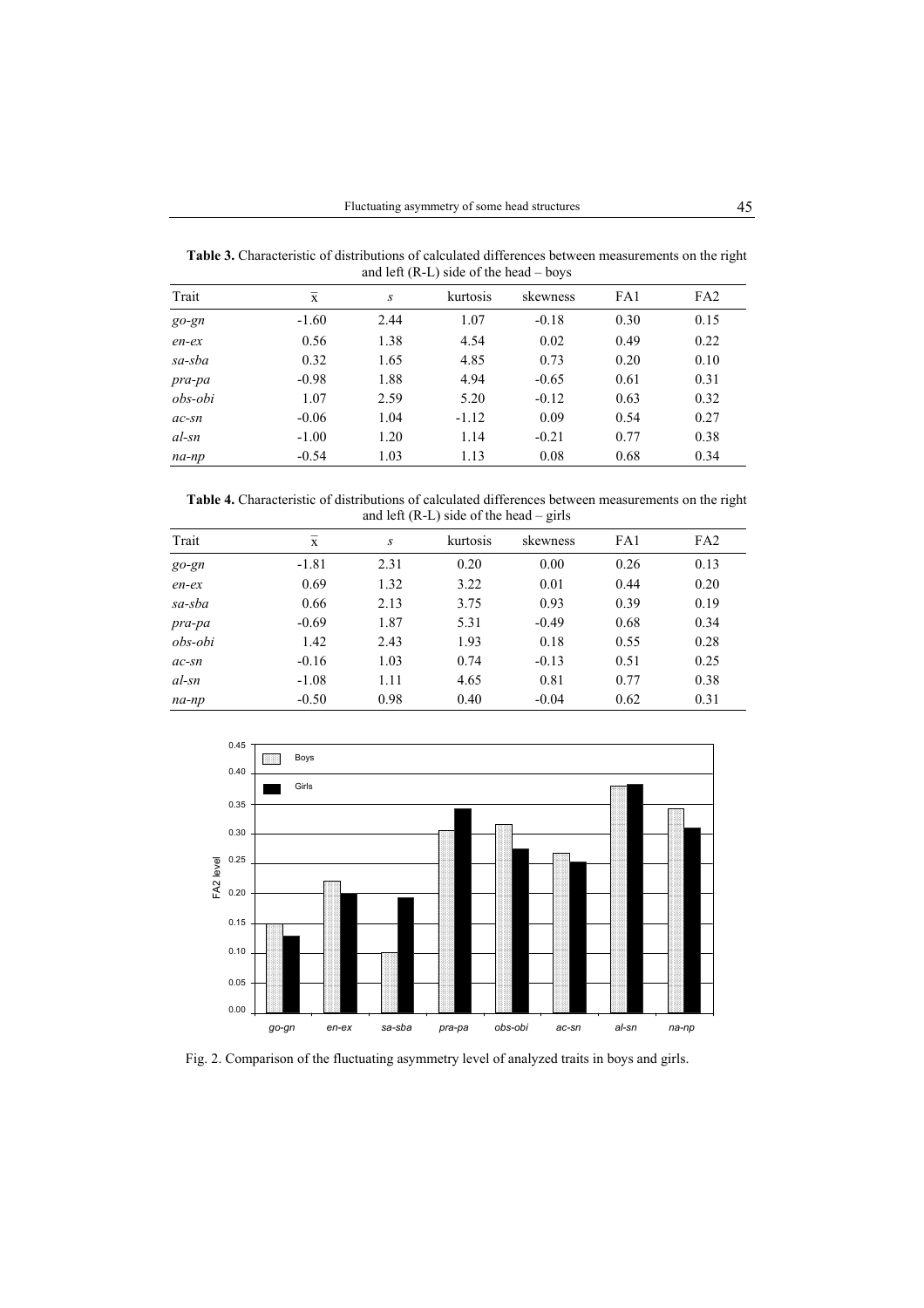46 E. Żądzińska

| Trait    |               | $\boldsymbol{N}$ | FA           | <b>SE</b>    | $F$ and $p$          |
|----------|---------------|------------------|--------------|--------------|----------------------|
| $go$ -gn | boys<br>girls | 637<br>638       | 0.30<br>0.26 | 0.10<br>0.09 | $F = 3.47, p = 0.06$ |
| $en-ex$  | boys<br>girls | 651<br>584       | 0.49<br>0.44 | 0.05<br>0.05 | $F = 2.85, p = 0.09$ |
| sa-sba   | boys<br>girls | 650<br>585       | 0.20<br>0.39 | 0.06<br>0.09 | $F = 9.55, p = 0.00$ |
| pra-pa   | boys<br>girls | 649<br>585       | 0.61<br>0.68 | 0.07<br>0.08 | $F = 7.78, p = 0.01$ |
| obs-obi  | boys<br>girls | 651<br>585       | 0.63<br>0.55 | 0.10<br>0.10 | $F = 6.02, p = 0.01$ |
| $ac$ -sn | boys<br>girls | 651<br>583       | 0.54<br>0.51 | 0.04<br>0.04 | $F = 3.24, p = 0.07$ |
| al-sn    | boys<br>girls | 651<br>582       | 0.77<br>0.77 | 0.04<br>0.05 | $F = 2.02, p = 0.16$ |
| na-np    | boys<br>girls | 654<br>582       | 0.68<br>0.62 | 0.04<br>0.04 | $F = 0.45, p = 0.50$ |

**Table 5.** Analysis of variance for differences in fluctuating asymmetry (FA1) level of cephalometric traits between boys and girls

The five characteristics of the biological status of the newborn (birth weight, total body length and crown-rump length as well as head and chest circumferences) taken together explain more than 4% (in case of boys) and as much as above 6% (in case of girls) of the variability of fluctuating asymmetry level of the child's head. The smaller percentage of FA variability (above 3% in boys and below 2% in girls) is explained by the paragenetic factors taken into consideration in the present study (Tables 6-7). The relationship between the birth mass and studied asymmetry is inversely proportional. Heavier newborns have more symmetric faces during further ontogenetic stages. Similarly, a smaller birth head circumference seems to correlate with its significant asymmetry. However, an insignificant but positive correlation was observed for the chest circumferences and body length.

Considering the environmental factors affecting the prenatal development of children, the focus is on those factors that are generally recognized as disturbing fetal development and which are known to disturb body symmetry of laboratory animals: tobacco smoking and drinking of alcohol [LIVSHITS and KOBYLIANSKY 1991, KIESER *et al*. 1997]. Furthermore, mother's mass increase during pregnancy, her past diseases, number of hospital admissions and professional activity were also analyzed. Declared alcohol consumption by the mother and smoking of tobacco by the father show the highest correlation with the fluctuating asymmetry level, among the mentioned developmental inhibitors. On the other hand, the mother's mass increase during pregnancy, her diseases, hospital admissions and professional activity do not change the level of FA significantly.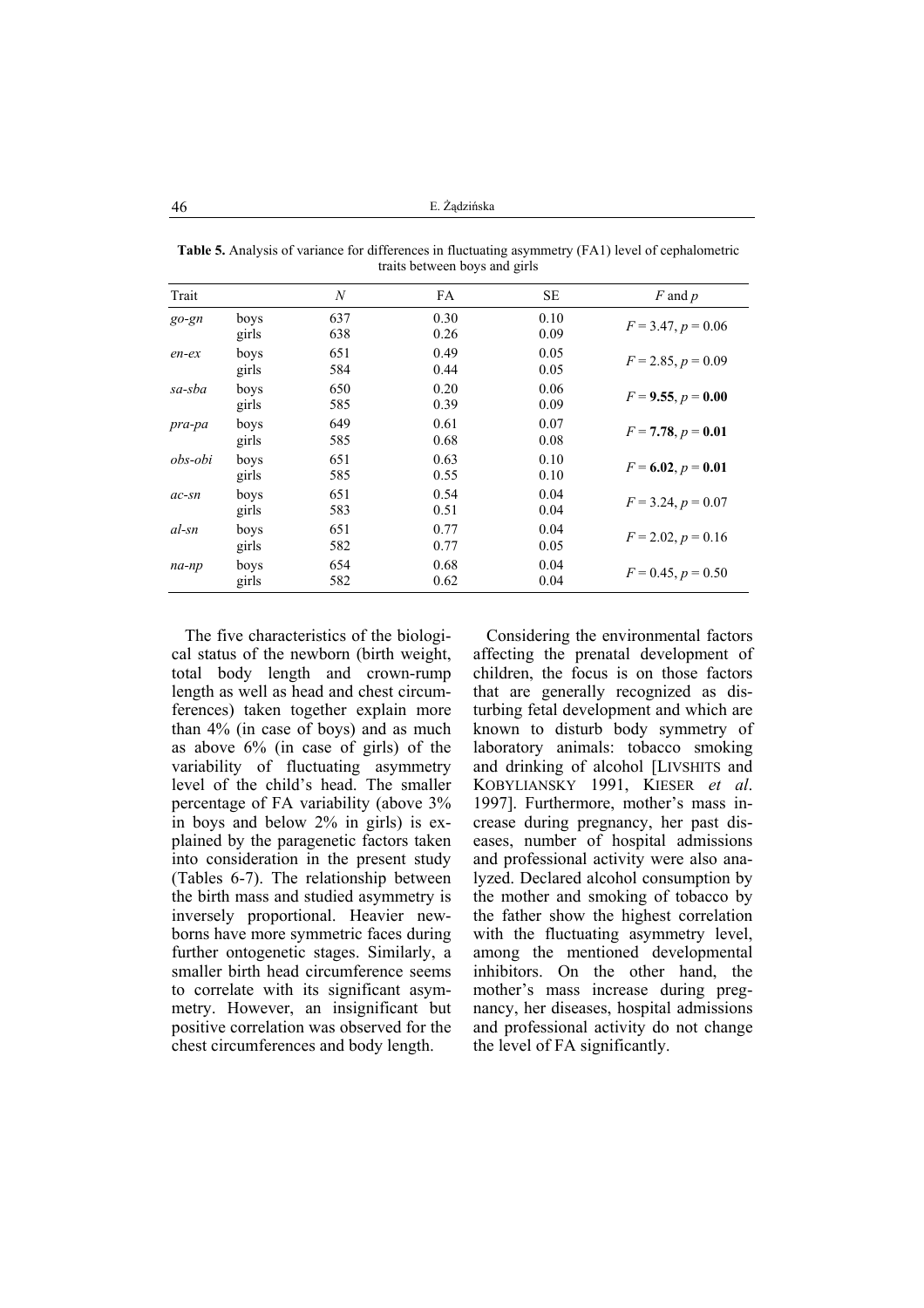|  |                                                        | <b>Table 6.</b> Results of multiple regression analysis for birth characteristics and selected prenatal factors |
|--|--------------------------------------------------------|-----------------------------------------------------------------------------------------------------------------|
|  | of the level of fluctuating asymmetry of a head – boys |                                                                                                                 |

| Characteristics                                   | b       | <b>SE</b> | t    | $\boldsymbol{p}$ |
|---------------------------------------------------|---------|-----------|------|------------------|
| Birth characteristics $(R = 0.21 \ R^2 = 4.42\%)$ |         |           |      |                  |
| Body mass                                         | $-0.24$ | 0.06      | 3.34 | 0.00             |
| Body length                                       | 0.11    | 0.04      | 1.99 | 0.08             |
| Head circumference                                | $-0.15$ | 0.05      | 2.63 | 0.01             |
| Chest circumference                               | 0.06    | 0.06      | 1.06 | 0.22             |
| SI length                                         | 0.03    | 0.02      | 1.02 | 0.31             |
| Prenatal factors ( $R = 0.18$ $R^2 = 3.29\%$ )    |         |           |      |                  |
| Mother's mass increase                            | $-0.04$ | 0.01      | 0.56 | 0.58             |
| Number of hospital admissions                     | $-0.09$ | 0.05      | 1.20 | 0.23             |
| Number of diseases                                | 0.04    | 0.01      | 0.49 | 0.63             |
| Tobacco smoking by mother during pregnancy*       | 0.14    | 0.08      | 1.72 | 0.09             |
| Tobacco smoking by mother now*                    | 0.07    | 0.01      | 1.15 | 0.38             |
| Tobacco smoking by father*                        | 0.23    | 0.02      | 2.47 | 0.03             |
| Declared alcohol consumption by mother*           | 0.29    | 0.07      | 2.80 | 0.03             |
| Mother's professional activity during pregnancy*  | 0.07    | 0.01      | 0.91 | 0.39             |

\* In two categories (0-no, 1-yes)

| <b>Table 7.</b> Results of multiple regression analysis for birth characteristics and selected prenatal factors |                                                         |  |  |
|-----------------------------------------------------------------------------------------------------------------|---------------------------------------------------------|--|--|
|                                                                                                                 | of the level of fluctuating asymmetry of a head – girls |  |  |

| Characteristics                                     | b       | <b>SE</b> | t    | $\boldsymbol{p}$ |
|-----------------------------------------------------|---------|-----------|------|------------------|
| Birth characteristics ( $R = 0.25$ $R^2 = 6.28\%$ ) |         |           |      |                  |
| Body mass                                           | $-0.25$ | 0.04      | 2.65 | 0.02             |
| Body length                                         | 0.10    | 0.11      | 1.07 | 0.29             |
| Head circumference                                  | $-0.18$ | 0.04      | 2.56 | 0.03             |
| Chest circumference                                 | 0.16    | 0.10      | 1.52 | 0.13             |
| SI length                                           | 0.14    | 0.12      | 1.36 | 0.18             |
| Prenatal factors ( $R = 0.13$ $R^2 = 1.76\%$ )      |         |           |      |                  |
| Mother's mass increase                              | 0.00    | 0.00      | 0.01 | 0.89             |
| Number of hospital admissions                       | $-0.05$ | 0.07      | 0.62 | 0.54             |
| Number of diseases                                  | 0.02    | 0.01      | 0.34 | 0.73             |
| Tobacco smoking by mother during pregnancy*         | 0.10    | 0.01      | 1.09 | 0.10             |
| Tobacco smoking by mother now*                      | 0.07    | 0.01      | 1.17 | 0.37             |
| Tobacco smoking by father*                          | 0.17    | 0.07      | 2.91 | 0.01             |
| Declared alcohol consumption by mother*             | 0.12    | 0.01      | 2.30 | 0.04             |
| Mother's professional activity during pregnancy*    | 0.10    | 0.07      | 1.38 | 0.17             |

\* In two categories (0-no, 1-yes)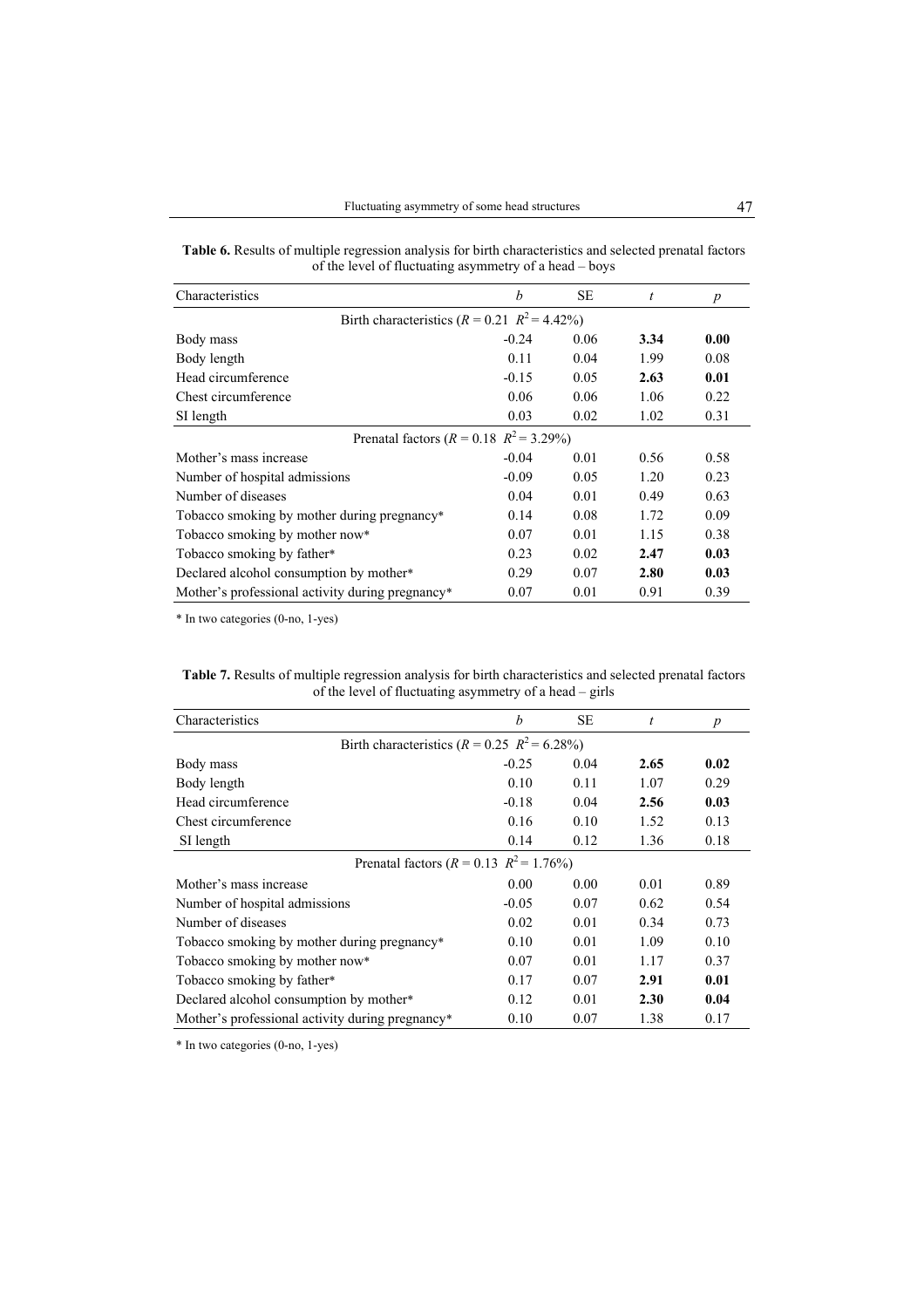# **Discussion**

It is difficult to precisely isolate the fluctuating asymmetry from the whole asymmetry typical for a given character, observed either at the population or the individual level, without complicated statistical operations. However, the procedures are necessary since only values of the fluctuating asymmetry level provide information of the power of the factors disturbing the development (including organogenesis and growth of paired elements) and efficiency of mechanisms (individual or populational) which buffer these disorders [e.g., MØLLER and SWADDLE 1997, OPITZ and UTKUS 2001].

The prevalence of the five face measurements taken on the left side (the length of the mandibular body, the width of the auricle as well as all measurements of nose) confirm the earlier analysis conducted by MALINOWSKI and LOSIAK [1974], who found that some face arches on the left side of the head were larger than those on the right side.

In this study, among the analyzed anthropometric characters, the highest level of fluctuating asymmetry was observed for nose measurements. Noticeable differences between the fluctuating asymmetry level of characters, both somatometric and cephalometric, within the same population are often observed [LIVSHITS *et al*. 1998, TOMKINSON *et al*. 2003]. These differences may result from the duration of the characters' formation – characters, which take longer to develop and are theoretically exposed for longer to disturbing factors [OPITZ & UTKUS 2001]. According to the study of APARICIO and BONAL [2002], characters of less complex structure seem also to be more asymmetric. This may also depend on the initial developmental stage of paired characters. The characters begin their growth from certain levels of symmetry and structural stability that vary while buffering the effects of environmental "noise" during ontogenesis [APARICIO 1998, 2001]. On the other hand, according to the alternative idea, the paired characters begin their development from asymmetry, which is reduced during ontogenesis due to the congenital self-regulating mechanism [HALLGRI-MSSON *et al*. 2003]. However, the cellular stage of development is very important in both cases.

In the case of humans, the first pair of somites is formed from para-axial mesoderm as early as the 20th day of embryonic development [BARTEL 2002]. At the end of the 8th week of prenatal life all the essential child's facial structures are formed. During the following developmental stages, changes are noticed in the proportions between particular face parts and their size and shape. According to O'RAHIL-LY and MÜLLER [1987], every structure has a critical period during embryogenesis during which the possibility of disturbing and the appearance of pathology of its developmental process is considerably increased. For the ears, this period lasts about 8 weeks (from 4th to 11th), for the eyes 5 weeks (3.5-8.5), for the nose 4 weeks (4-7) and for the mandible 7 weeks (4-10).

The face characters analyzed in this paper are made up of distinct elements. Each develops and grows under the influence of diverse local and systemic factors. Some of them are nearly purely cartilaginous, others are characterized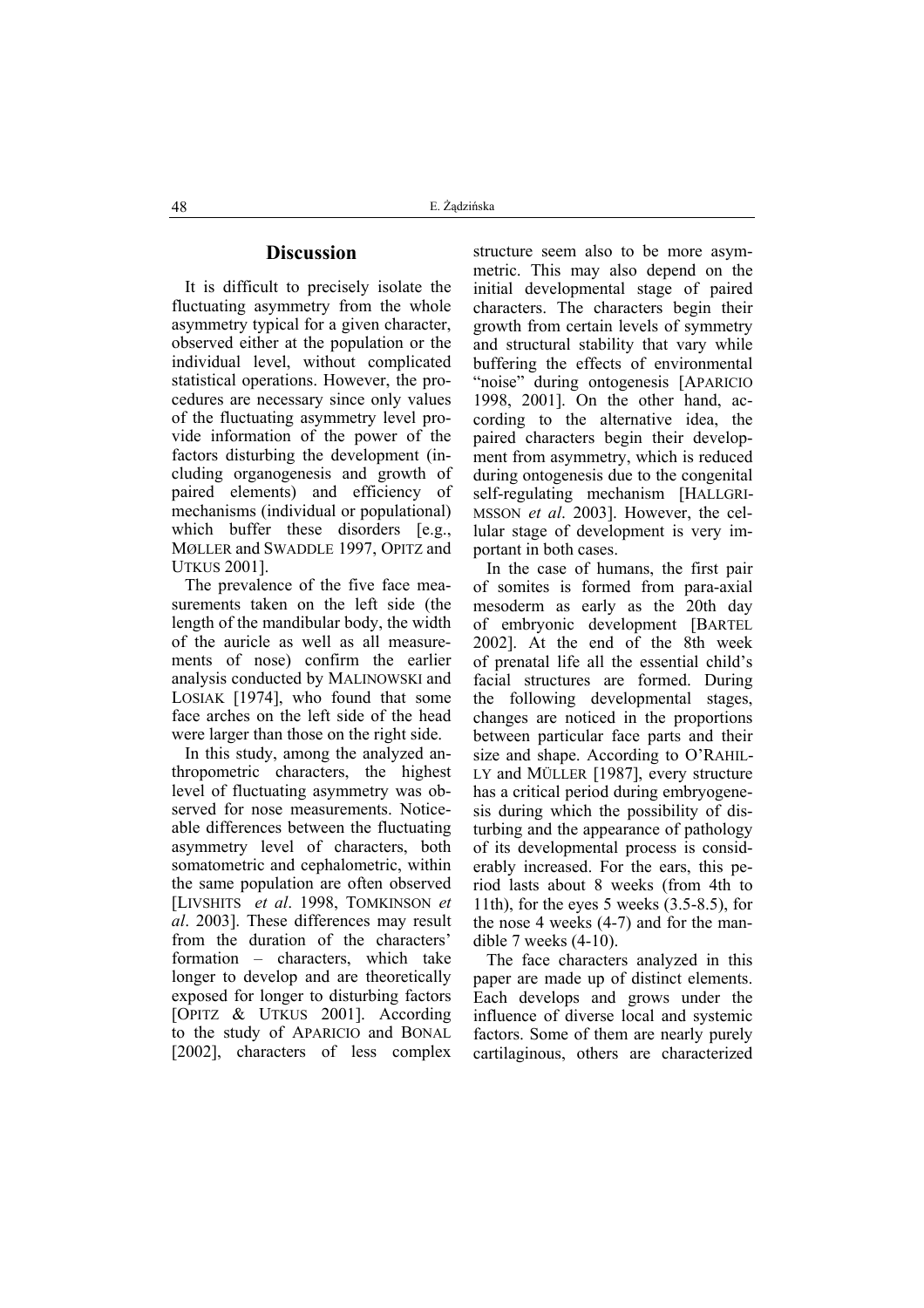by intramembranous ossification, while some others are basically cutaneous. Different tissues can be variously affected by stressogenic factors during their development. The rate of postnatal growth can be also important. According to FARKAS and HRECZKO [1994], different measurements of the craniofacial complex reach high but different percentages of their developmental level in children at one year of age, e.g. the width of the ear  $-93.5%$ , the eye fissure height –  $86.5\%$ , the eye fissure length – 82.7%, the width of the nose  $-79.5%$ , the length of the ear  $-76.4%$  and the width of the mandible – 76.2%. In addition, the plasticity of a character at its maximal development [APARICIO 1998], as well as its functional or selective suitability, seem to be important factors [BALMFORD *et al*. 1993, MØLLER and SWADDLE 1997].

The difference between the sexes in the fluctuating asymmetry levels of head measurements was statistically significant for three investigated characters: height and width of the auricle (higher FA values were observed in girls) and height of the ear base (higher FA values were observed in the boys). The direction of the sexual dimorphism of the fluctuating asymmetry in vertebrates described in the literature differs. However, male individuals usually show higher level of the fluctuating asymmetry [APARICIO and BONAL 2002] which is often linked to their higher ecosensitivity. It is also important to determine whether a given character plays an important role in sexual selection [BJORKSTEN *et al*. 2000, PAWŁOWSKI 2000]. The higher sensitivity of boys to environmental conditions may be confirmed by the fact that the investigated set of paragenetic factors for boys shows a twice greater percentage of FA variability of the head than for girls.

The birth characteristics indicate the biological maturity of the newborn thus they reflect, to some extent, regularity of the aforementioned homeorhesis mechanisms during prenatal development. Birth mass, in particular, is important, as it is modified by intrauterine environment much strongly than the body length and circumferences, for which genetic determination seems to be essential [KORNAFEL 1995]. Thus, the apparent negative correlation between birth mass and the fluctuating asymmetry level of the head may confirm the fact that fetal and birth body mass is a good indicator of biological maturity of the body (including its ability to stabilize its development) which is modified both by genetic and non-genetic factors. On the other hand, positive corelation between chest circumference and head asymmetry may be surprising. However, according to HELMS and SCHNEIDER [2003], the molecular mechanisms that initiate and control chondrogenesis and osteogenesis of the cranial skeleton are different from those responsible for similar processes within the postcranial skeleton. Although the growth factors (epidermal – EGF, transforming – TGF and colony-stimulating – CSF) are mobilized in both cases, the chain of molecular signals which initiates their cascade secretion is read differently in the cells forming the head structures from that in the cells which later form the postcranial skeleton. It is also worth considering whether "large" has to mean "symmetric". KORNAFEL [1995], investigating birth size of the child, noticed that larger sizes of fetuses and newborns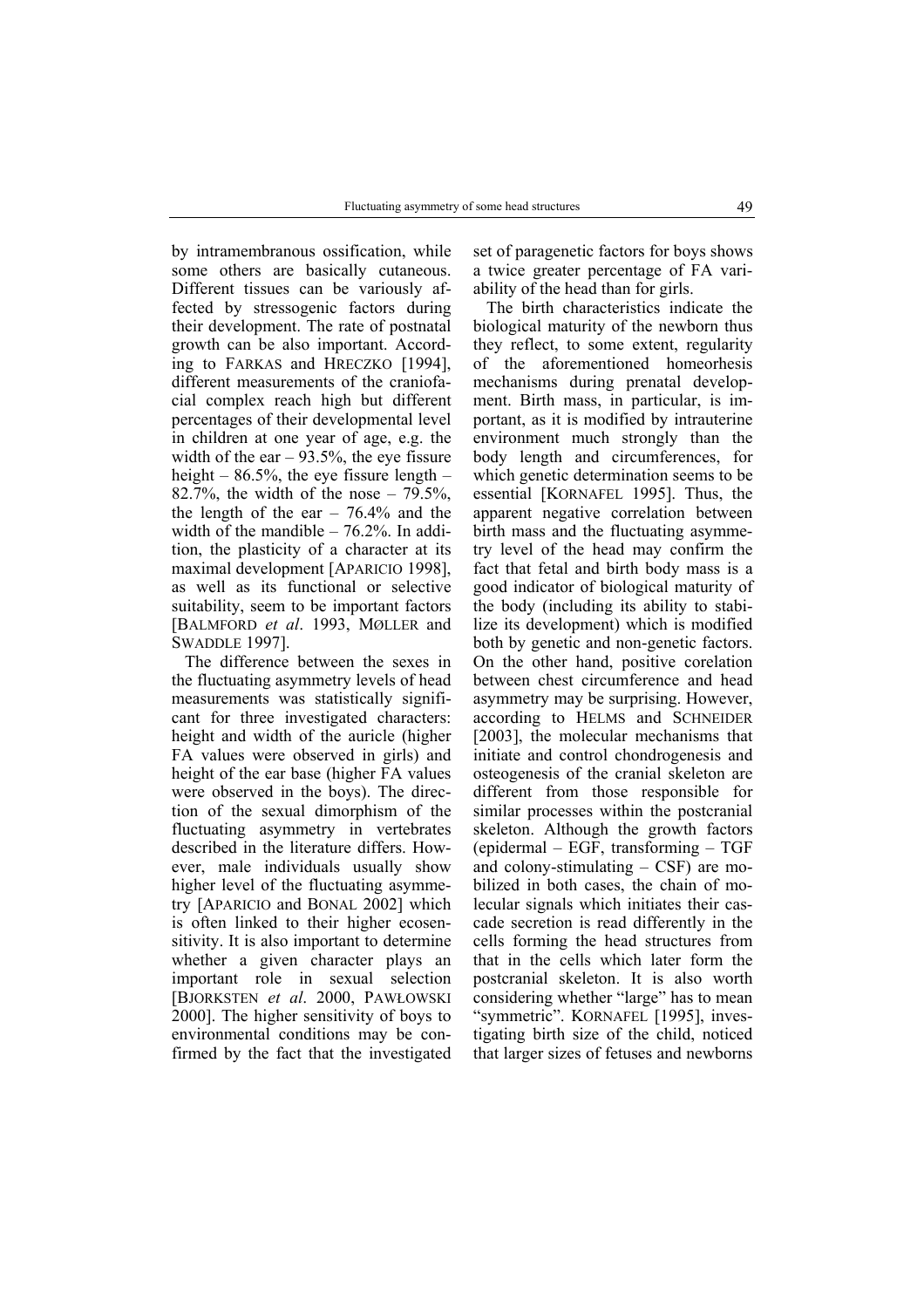do not, in fact, have to be advantageous for their further development.

Moderate alcohol consumption by a pregnant woman (women addicted to alcohol were excluded from the study), normally considered not to affect the fetus [KARINIEMI and ROSTI 1988], actually disturbed the head symmetry, thus corroborating some previous studies [LIVSHITS and KOBYLIANSKY 1991, KIESER *et al*. 1997]. It is also interesting, that tobacco smoking by the father (or a person from the closest surroundings) during prenatal development may disturb the developmental stability of cranial structures more than declared nicotine use by the future mother herself. Tobacco smoke (passive smoking) is considered a dangerous stressogenic factor [RUBIN *et al*. 1986, DRÓŻDŻ *et al*. 1988]. This result also could be an effect of methodology – the information concerning prenatal factors was derived from a questionnaire filled out by parents. Nonetheless, it may still be easier for the mother to say that it was only her partner who had been smoking during her pregnancy [BIEŃKIEWICZ 1986]. The questions did not specify an exact period of tobacco smoking during pregnancy. This omission could be important, because the "sensibility" of head structures varies during developmental stages of the human embryo [O'RAHILLY and MÜLLER 1987].

The birth parameters and investigated paragenetic factors explain about 8% of total variability of the fluctuating asymmetry level of the head. However, one should remember that the stimulation of developmental processes is an extremely complex phenomenon involving many more factors than the ones described here. Thus, it seems prudent

to update the database with subsequent development stimulators.

It is also possible that the FA variability (the plasticity range of the body in modifying it) is, to some degree, genetically determined, as recent studies suggest [HALLGRIMSSON *et al*. 2003, POLAK 2003]. During development, the molecular mechanisms lead to the construction of complex morphological structures. This dynamic process can also be characterized as a sort of normal morphological "noise". The patterns of FA observed in morphological traits may be a "by-product" of the degree of development and cost of growth, regardless of the mode of selection, individual quality or levels of developmental stability [APARICIO 2001]. Such a model could provide the explanation for about 92% of variance observed in FA. Therefore, fluctuating asymmetry of human cephalometric characters is a phenomenon that is not definitely selected and, as such, warrants further investigation.

# **Acknowledgements**

I am very grateful to Professor Maciej Henneberg for his patience and methodological support. I also thank the referees for their valuable comments.

#### **References**

- APARICIO J.M., 1998, *Patterns of fluctuating asymmetry in developing primary feathers: A test of the compensational growth hypothesis*, Proc. R. Soc. Lond. B., **265**, 2353-57
- APARICIO J.M., 2001, *Patterns of growth and fluctuating asymmetry: The effects of asymmetrical investment in traits with determinate growth*, Behav. Ecol. Sociobiol., **49**, 273-82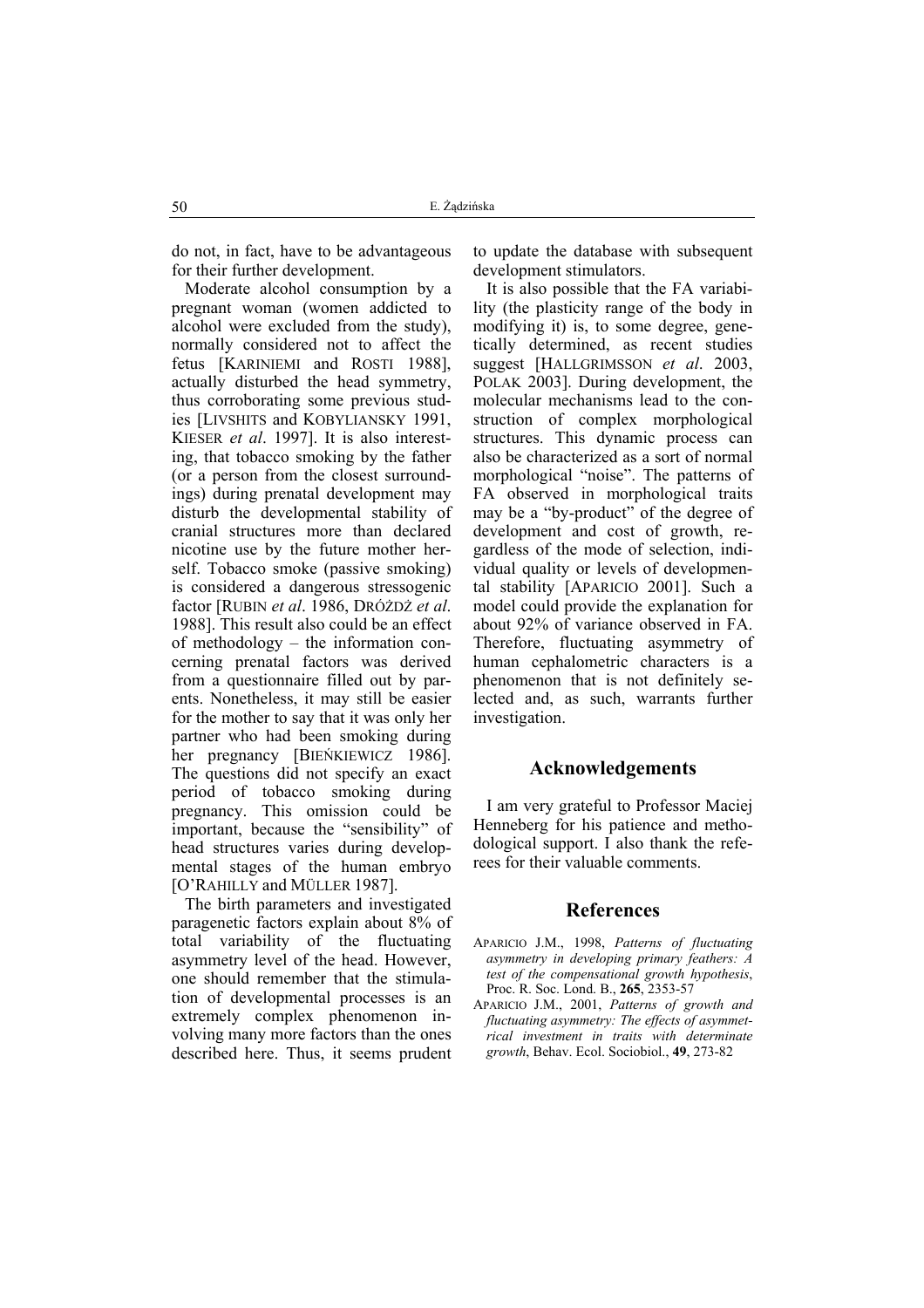- APARICIO J.M., R. BONAL, 2002, *Why do some traits show higher fluctuating asymmetry than others? A test of hypotheses with tail feathers of birds*, Heredity, **89**, 139-44
- BALMFORD A., I.L. JONES, A.L.R. THOMAS, 1993, *On avian asymmetry: Evidence of natural selection for symmetrical tails and wings in birds*, Proc. R. Soc. Lond. B., **252**, 245-51
- BARDEN A., 1980, *Fluctuating dental asymmetry: A measure of developmental instability in Down syndrome*, Am. J. Phys. Anthropol., **52**, 169-73
- BARTEL H., 2002, *Embriologia*, Wyd. Lek. PZWL, Warszawa
- BIEŃKIEWICZ L., 1986, *Wpływ palenia papierosów przez rodziców na stan noworodka*, Prz. Ped., **16**, 9-16
- BJORKSTEN T.A., P. DAWID, A. POMIANKOWSKI, K. FOWLER, 2000, *Fluctuating asymmetry of sexual and nonsexual traits in stalkeyed flies: A poor indicator of developmental stress and genetic quality*, J. Evol. Biol., **13**, 89-97
- DANGERFIELD P.H., 1994, *Asymmetry and growth*, [in:] *Anthropometry: The individual and the population*, S.J. Ulijaszek & C.G. Mascie-Taylor (eds.), Cambridge Univ. Press, Cambridge, pp. 7-29
- DRÓŻDŻ M., Z. STRZELCZAK, A. JENDRYCZKO, 1988, *Palenie papierosów i palenie bierne w czasie ciąży i po porodzie*, Gin. Pol., **59**, 528-32
- FARKAS L.G., 1994, *Examination*, [in:] *Anthropometry of the head and face*, L.G. Farkas (ed.), Raven Press, New York, pp. 3-56
- FARKAS L.G., T.A. HRECZKO, 1994, *Age-related changes in selected linear and angular measurements of the craniofacial complex in healthy North American Caucasians*, [in:] *Anthropometry of the head and face*, L.G. Farkas (ed.), Raven Press, New York, pp. 89- 102
- FIELDS S.J., M. SPIERS, I. HERSHKOVITZ, G. LIVSHITS, 1995, *Reliability of reliability coefficients in the estimation of asymmetry*, Am. J. Phys. Anthropol., **96**, 83-87
- FIRMAN R.C., L.W. SIMMONS, J.M. CUMMINS, P.L. MATSON, 2003, *Are body fluctuating asymmetry and the ratio of 2nd to 4th digit length reliable predictors of semen quality?*, Hum. Reprod., **18**(4), 808-12
- FUDALI M., G. GRALLA, 1972, *Asymetria w wielkości kości długich wczesnośredniowiecznych Miliczan*, Prz. Antropol., **38**, 27-37
- GELLON G., W. MC GINNIS, 1998, *Shaping animal body plans in development and evolution by modulation of Hox expression patterns*, BioEssays, **20**, 116-25
- HALLGRÍMSSON B., T. MIYAKE, K. WILMORE, B.K. HALL, 2003, *Embryological origins of developmental stability: Size, shape and fluctuating asymmetry in prenatal random bred mice*, J. Exp. Zool. (Mol. Dev. Evol.), **296**B, 40-57
- HANDFORD P., 1980, *Heterozygosity at enzyme loci and morphological variation*, Nature, **286**, 261-62
- HEIKKINEN T., L. ALVESALO, 2001, *Permanent tooth crown size and asymmetry in children with strabismus*, [in:] *Dental Morphology*, Sheffield Acad. Press, Sheffield, pp. 21-336
- HELMS J.A., R.A. SCHNEIDER, 2003, *Cranial skeletal biology*, Nature, **423**, 326-31
- HENNEBERG M., 1974, *Próba znalezienia metody badania i interpretacji asymetrii kości długich kończyn*, Prz. Antropol., **40**, 113-26
- JONES D., 1996, *An evolutionary perspective on physical attractiveness*, Evol. Anthropol., **5**, 97-109
- KARINIEMI V., J. ROSTI, 1988, *Maternal smoking and alcohol consumption as determinants of birth weight in an unselected study population*, J. Perinat. Med., **16**, 249-52
- KIESER J.A., H.T. GROENEVELD, P.C.F. DA SILVA, 1997, *Dental asymmetry, maternal obesity, and smoking*, Am. J. Phys. Anthropol., **102**, 133-39
- KLINGENBERG C.P., 2002, *A developmental perspective on developmental instability: Theory, models and mechanisms*, [in:] *Developmental instability: Causes and consequences*, M. Polak (ed.), Oxford Univ. Press, New York, pp. 14-34
- KLINGENBERG C.P., 2003, *Fluctuating asymmetry and animal welfare: How far are we? And how far should we go?*, Vet. J., 166, 5-6
- KORNAFEL D., 1995, *Czynniki determinujące urodzeniową masę ciała człowieka*, Wyd. UWr, Wrocław
- LIVSHITS G., E. KOBYLIANSKY, 1989, *Study of genetic variance in the fluctuating asymmetry of anthropometrical traits*, Ann. Hum. Biol., **16**, 121-29
- LIVSHITS G., E. KOBYLIANSKY, 1991, *Fluctuating asymmetry as a possible measure of developmental homeostasis in humans: A review*, Hum. Biol., **63**, 441-66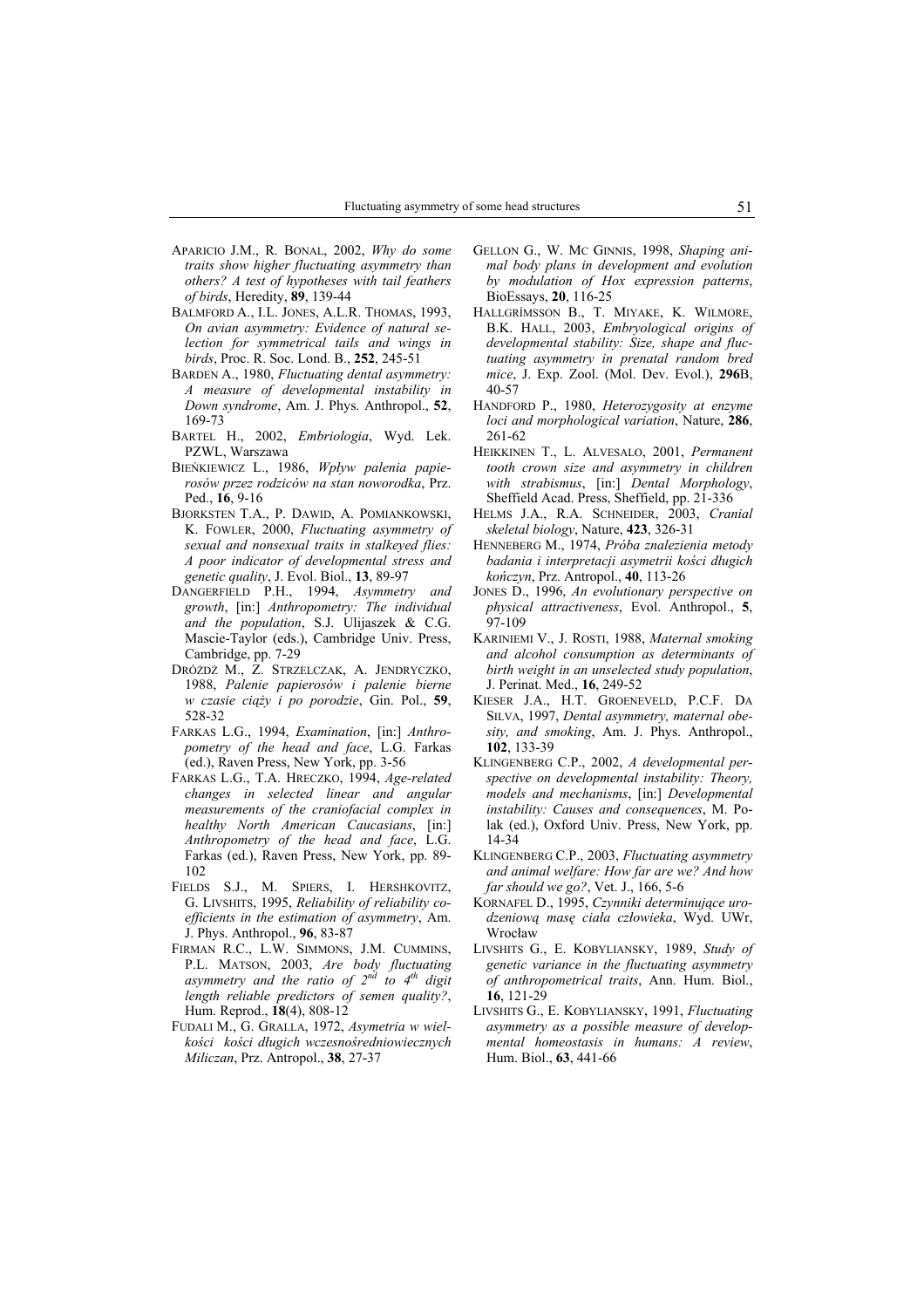- LIVSHITS G., K. YAKOVENKO, L. KLETSELMAN, D. KARASIK, E. KOBYLIANSKY, 1998, *Fluctuating asymmetry and morphometric variation of hand bones*, Am. J. Phys. Anthropol., **107**, 125-36
- MALINA R.M., P.H. BUSCHANG, 1984, *Anthropometric asymmetry in normal and mentally retarded males*, Ann. Hum. Biol., **11**, 515-31
- MALINOWSKI A., W. BOŻIŁOW, 1997, *Podstawy antropometrii. Metody, techniki, normy*, Wyd. Nauk. PWN, Warszawa-Łódź
- MALINOWSKI A., B. LOSIAK, 1974, *Asymetria twarzy w świetle pomiarów łuków tragionnasion, tragion-subnasale i tragion-gnathion*, Prz. Antropol., **40**, 127-32
- MANNING J.T., L.J. PICKUP, 1998, *Symmetry and performance in middle distance runners*, Int. J. Sport. Med., **19**, 205-09
- MAYES L.C., 2001, *The twin poles of order and chaos. Development as a dynamic, selfordering system*, Psychoanal. Study Child., **56**, 137-70
- MIZOGUCHI Y., 1988, *Degree of bilateral asymmetry of nonmetric tooth crown characters quantified by the tetrachoric correlation method*, Bull. Nat. Sci. Mus. Tokyo, Ser. D., **14**, 29-49
- MIZOGUCHI Y., 1990, *Covariation of asymmetries in metric and nonmetric tooth crown characters*, Bull. Nat. Sci. Mus. Tokyo, Ser. D., **16**, 39-47
- MØLLER A.P., J. MANNING, 2003, *Growth and developmental instability*, Vet. J., **166**(1), 19-27
- MØLLER A.P., M. SOLER, R. THORNHILL, 1995, *Breast asymmetry, sexual selection, and human reproductive success*, Ethnol. Sociobiol., **16**,  $207 - 19$
- MØLLER A.P., J.P. SWADDLE, 1997, *Asymmetry, developmental stability, and evolution*, Oxford Univ. Press, New York
- NEISWANGER K., M.E. COOPER, S.M. WEINBERG, *et al*., 2002, *Cleft lip with or without cleft palate and dermatoglyphic asymmetry: Evaluation of a Chinese population*, Orthod. Craniofac. Res., **5**, 140-46
- NUNES F.D., F.C.S. DE ALMEIDA, R. TUCCI, S.C. DE SOUSA, 2003, *Homeobox genes: A molecular link between development and cancer*, Pesqui. Odontol. Bras., **17**(1), 94-98
- OPITZ J.M., A. UTKUS, 2001, *Comments on biological asymmetry*, Am. J. Med. Genet., **101**, 359-69
- O'RAHILLY R., F. MÜLLER, 1987, *Developmental stages in human embryos*, Carnegie Institution of Washington, Washington, Publ., **67**
- PALMER A.R., C. STROBECK, 1986, *Fluctuating asymmetry: Measurement, analysis, patterns*, Ann. Rev. Ecol. Syst., **17**, 391-21
- PERETZ B., P. EVER-HADANI, P. CASAMASSIMO, E. EIDELMAN, C. SHELLHART, R. HAGERMAN, 1988, *Crown size asymmetry in males with fra(x) or Martin-Bell syndrome*, Am. J. Med. Genet., **30**, 185-90
- PAWŁOWSKI B., 2000, *The biological meaning of preferences on the human mate market*, Prz. Antropol.–Anthropol. Rev., **63**, 39-72
- POLAK M., 2003, *Developmental instability. Causes and consequences*, Oxford Univ. Press, New York
- RASMUSON M., 1960, *Frequency of morphological deviations as a criterion of developmental stability*, Hereditas, **46**, 511-36
- RUBIN D.H., P.A. KRASILNIKOFF, J.M. LEV-ENTHAL, B. WEILE, A. BERGET, 1986, *Effect of passive smoking on birth-weight*, Lancet, **2**, 415-17
- SCHARLOO W., 1991, *Canalization: Genetic and developmental aspects*, Ann. Rev. Ecol. Syst., **22**, 65-93
- SIMPSON J.A., S.W. GANGESTAD, P.N. CHRIS-TENSEN, K. LECK, 1999, *Fluctuating asymmetry, sociosexuality, and intrasexual competitive tactics*, J. Person. Soc. Psych., **76**, 159-72
- TABIN C.J., A.P. MCMAHON, 1997, *Recent advances in Hedgehog signalling*, Trends Cell Biol, **7**, 442-47
- THORNHILL R., A.P. MØLLER, 1997, *Developmental stability, disease and medicine*, Biol. Rev., **72**, 497-548
- TOMKINSON G.R., T.S. OLDS, 2000, *Physiological correlates of bilateral symmetry in humans*, Int. J. Sports Med., **21**, 545-50
- TOMKINSON G.R., N. POPOVIĆ, M. MARTIN, 2003, *Bilateral symmetry and the competitive standard attained in elite and sub-elite sport*, J. Sports Scien., **21**, 201-11
- TOWNSEND G.C., 1983, *Fluctuating dental asymmetry in Down's syndrome*, Austr. Dent. J., **28**, 39-44
- ULIJASZEK S.J., J.A. LOURIE, 1994, *Intra- and inter-observer error in anthropometric measurement*, [in:] *Anthropometry: The individual and the population*, S.J. Ulijaszek & C.G.N. Mascie-Taylor (eds.), Cambridge Univ. Press, Cambridge, pp. 30-55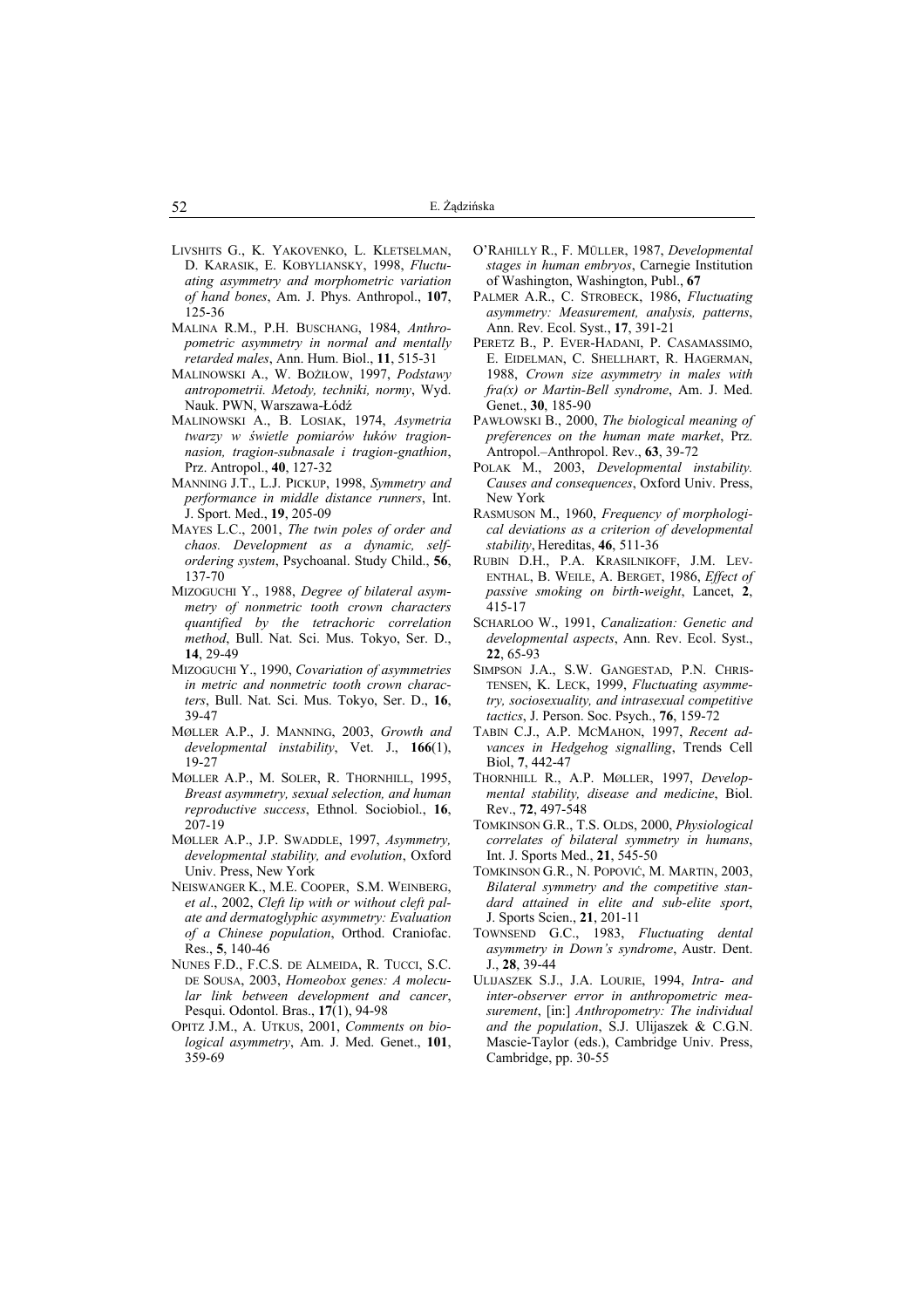VAN DONGEN S., L. LENS, 2002, *Modelling developmental instability as the joint action of noise and stability: A Bayesian approach*, BioMed Central Evol. Biol., **19**, 1-11

ŻĄDZIŃSKA E., B. LUBOWIEDZKA, B. ANTOSZEW-SKI, 1999, *Zmienna asymetria (FA) uzębienia*

*u dzieci z zespołem Downa i rozszczepem podniebienia*, [in:] Streszczenia Ogólnopolskiej Konferencji Naukowej PTA "Antropologia u schyłku wieku", Warszawa - Rynia, pp. 161-62

# **Streszczenie**

Pomimo precyzji mechanizmów molekularnych, zapewniających jednakowy rozwój prawej i lewej strony ciała, struktury parzyste prawie nigdy nie są doskonale symetryczne, lecz wykazują pewien stopień asymetrii, na którą składają się asymetria kierunkowa i fluktuacyjna oraz, niezwykle rzadko, antysymetria. Asymetria kierunkowa występuje wtedy, gdy różnice pomiędzy cechą z prawej i lewej strony ciała (P - L) wykazują stały kierunek, a ich rozkład w populacji charakteryzuje się wyraźną skośnością. Odmienną etiologią charakteryzuje się asymetria zmienna – fluktuacyjna (FA). Nieznaczne odchylenia od symetrii (rozkład różnic pomiędzy pomiarami z lewej i prawej strony ciała nie odbiega w sposób statystycznie istotny od zera) nie wykazują określonego kierunku.

Podwyższony poziom asymetrii fluktuacyjnej struktur parzystych uznawany jest za efekt negatywnego oddziaływania czynników egzogennych na rozwijający się organizm. Zależy on nie tylko od rodzaju, nasilenia i czasu trwania czynnika stresogennego, lecz także od indywidualnych zdolności osobnika do stabilizacji rozwoju w warunkach dla niego niekorzystnych. Do najczęściej opisywanych mierników poziomu destabilizacji rozwoju należą różnice w budowie i kształcie powtarzających się elementów ciała [RASMUSON 1960, HANDFORD 1980], np. struktury parzyste, których morfologia determinowana jest przez jeden zestaw genów. Po wykluczeniu dziedzicznej asymetrii kierunkowej tych cech, wszelkie odmienności anatomiczne są uznawane za efekt stresogenności środowiska zewnętrznego i odzwierciedlają się w asymetrii fluktuacyjnej. Przyczyn zaburzeń w symetrii ludzkiego ciała należy zatem szukać w ciągu pierwszych dziewięciu miesięcy życia. Jakość warunków tego okresu pośrednio oceniana jest poprzez parametry urodzeniowe dziecka: masę i długość ciała oraz obwody głowy i klatki piersiowej.

Celem pracy jest ocena zależności pomiędzy stanem dojrzałości biologicznej dziecka oraz wybranymi czynnikami paragenetycznymi, oddziałującymi na rozwijający się organizm dziecięcy – z jednej strony, a poziomem asymetrii fluktuacyjnej wybranych struktur morfologicznych głowy – z drugiej. Badaniami objęto 651 chłopców i 585 dziewcząt z 10 szkół podstawowych Łodzi z klas I-III w wieku od 7 do 10 lat. Przeanalizowano następujące parzyste cechy kefalometryczne: długość trzonu żuchwy (*go-gn*), szerokość szpary ocznej (*en-ex*), wysokość małżowiny usznej (*sa-sba*), szerokość małżowiny usznej (*pra-pa*), wysokość nasady ucha (*obs-obi*) (Rys. 1), szerokość nasady nosa (*ac-sn*), szerokość skrzydełek nosa (*al-sn*) oraz długość otworów nosowych (*na-np*) [FARKAS 1994].

Przy ocenie poziomu asymetrii zmiennej każdej z cech oraz poszczególnych osobników posłużono się standaryzowaną wariancją różnic w pomiarach pomiędzy prawą a lewą stroną głowy oraz dodatkowo (ze względu na wystarczającą liczebność badanych) współczynnikiem korelacji. W celu oszacowania związku pomiędzy poziomem asymetrii fluktuacyjnej głowy dziecka a parametrami urodzeniowymi (Tab. 1-2) i wybranymi czynnikami paragenetycznymi przeprowadzono analizę regresji wielokrotnej, gdzie oznaczono następujące zmienne: zmienną zależną – FA (liczoną dla każdego osobnika jako standaryzowana wariancja